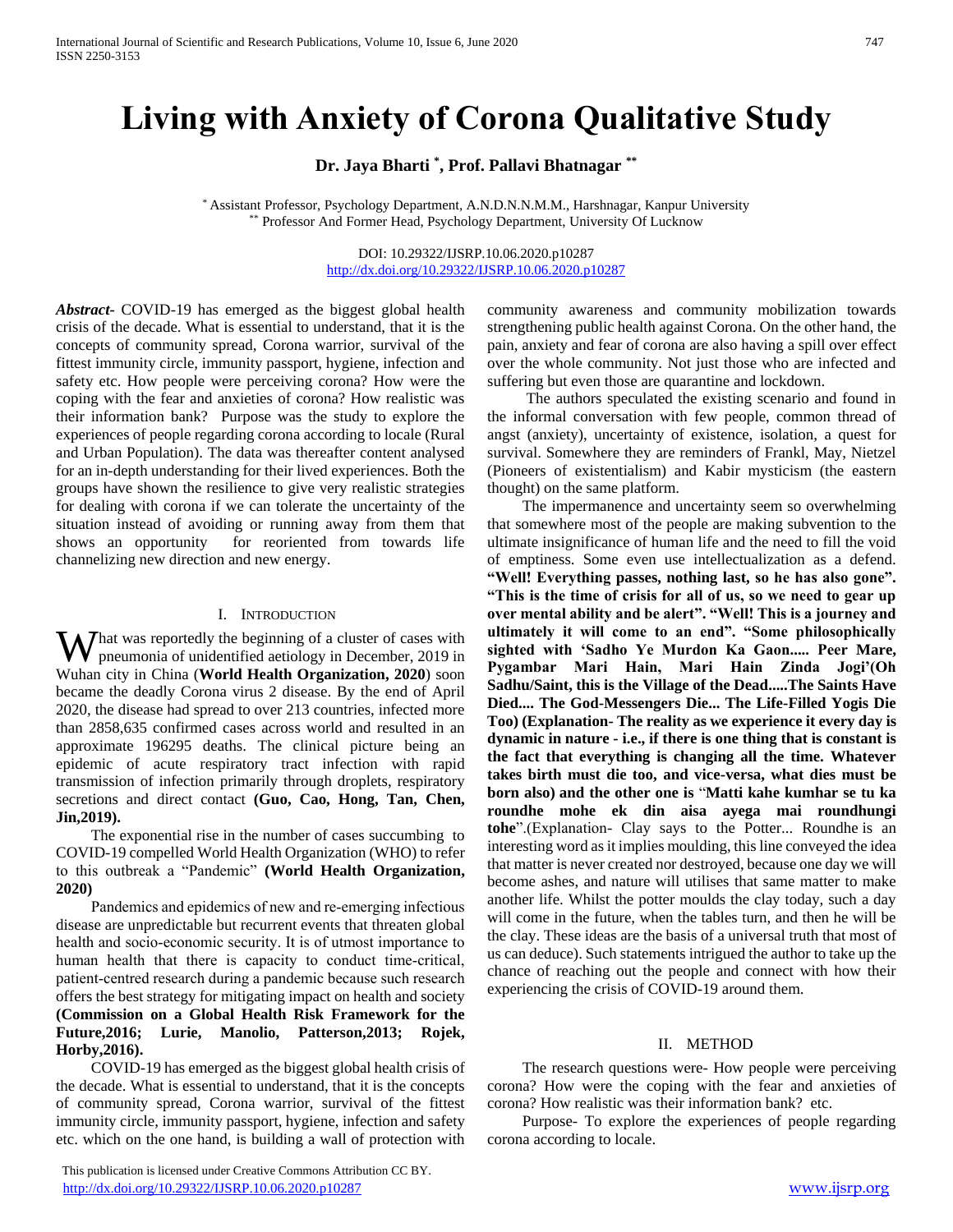Using the existential paradigm an open ended schedule of **"We, you and corona"** was prepared, after telephonically taking the consent the schedule was sent to them over whats app and mail. The sample thus comprised of 200 respondents equally divided in rural and urban setting from Lucknow and Kanpur. The data were collected during one of the peak period (March to April 2020) of the COVID-19 outbreak in all over the world including India. The data was thereafter content analysed for an in-depth understanding for their lived experiences and their endeavour to fight against the panic, fear and crisis for corona.

# III. RESULTS AND DISCUSSION

 Content analysis was done. For each dimension the result are being shared. The most frequent themes are as follows:

- A. Corona: Perceived meaning
- B. Corona: Thought Spectrum across the three points of time-the past, the present and Future with reference to Corona
- C. Corona: Continuous & Dominant felling/Emotion
- D. Victory of corona on Human being (exploring the situations when Corona defeated us)
- E. Victory of Human being on corona (exploring the situations when we defeat Corona)

## **A. Corona: Perceived meaning**

 How do general population construe Corona, brought forth some fearful experiences from them. Five major response categories were (**1) Incurable Disease (2) Death (3) Monster(Ravan)/Enemy (4) Infectious Disease (5) Darkness.** Corona was construed predominately as **"Incurable Disease"** for the **urban population (80%),** as evident by narrative like **"This is a disease that does not have any solution, many well-known doctors in many countries are engaged in making its medicines, but so far no one has been able to succeed, what shall we say........ No solution of this CORONA and It can have many kinds of consequences if any member of the family has corona illness, then that member will take the whole family in their grip and the whole family may suffer as a result of this disease. It is better to stay away from it...... This disease is incurable".**

 On the other hand the experience of corona was predominantly that of a **"Monster(Ravan)"** for the rural population **(84%),** as evident in the narrative **"Hearing the name of CORONA, I miss the Demon/Monster, I am very scared, I feel anxious......Ramayana is coming on TV these days and Ravana (ten headed monster, a very important charcter in Ramayan, It is an Indian-television historical series, which aired between 1987 and 1988 on DD National....It is a television adaptation of the ancient Indian Hindu epic.....The series was reaired during the 2020 Coronavirus lockdown and broke several viewership records globally which includes setting the record for one of the most-watched TV show ever in the world ( i.e 77 million viewers on 16th April, 2020).Whenever I hear the name of Corona, then I feel corona and Ravana like an enemy of mine who wants to destroy the entire human race and wants to win all over, the only difference between Ravan and Corona is that Ravana only wanted to destroy those who did not listen to him........ but Corona wants to destroy the** 

 This publication is licensed under Creative Commons Attribution CC BY. <http://dx.doi.org/10.29322/IJSRP.10.06.2020.p10287> [www.ijsrp.org](http://ijsrp.org/)

# **whole world, how I feel after hearing about Corona virus, I cannot even say it properly in words."**

He"s not my husband anymore—we don"t have a relationship—I am his caregiver—our

marriage ended with his stroke—he has his room and I have mine—his stroke and

caregiving have affected my relationship with his children—they have alienated me

He"s not my husband anymore—we don"t have a relationship—I am his caregiver—our

marriage ended with his stroke—he has his room and I have mine—his stroke and

caregiving have affected my relationship with his children—they have alienated me

# **B. Corona: Thought Spectrum across the three points of time-the past, the present and Future with reference to Corona**

 Thought spectrum on the one hand thoughts reflection of the respondent of what thought came to them primarily regarding corona in the moths of Jan-March (Past). Further they were asked to report what thought are prominent in the 'Now and Here' in the months of April-June (Present). In the last they were asked to write about thoughts they would have regarding corona in the coming time that in the months of July-September (Future).

 The responses pertaining to the reflections of the past that is Jan- March which predominately have four categories viz: **1) Animal Disease (2)Problem of another country(3)A news/ article(4) Illness of rich people**. Thought content of urban population has more often etiological base of the thought on why of corona as **"Animal Disease" (51%** Urban population) a respondent explained as follows:**"People who consume meat, fish, rooster, goat, Pig, etc., according to me, the disease is more spread in purely Non-vegetarians because the disease has come from China and Chinese people's eat a bat, spider, etc there is no such animal which is not eaten in China, that is why nature has shown its wrath and we are all facing the consequences of this, according to me, this disease is caused by animals......... Therefore, all of us should stop eating meat, fish or any animal from today itself."** Besides **50%** respondents reported the information in **"news/article"**. The narrative below corroborate the same **"I have heard so much about Corona, through TV, newspapers, news, magazines, etc. This disease is spreading in this country.....how many people have died in a country..... so many people in this country have been infected ..... These facilities have reduced in this country. ... So whoever I listen to has heard through the TV newspaper, Corona is still news for me"** 

 Surprisingly the rural belt **(88%)** reflected their initial thought regarding Corona as attributions to affluence and belonging to a particular group as **"Illness of rich people".** The following quotes explain her sentiments towards corona in the past: **"Corona virus is a disease that spreads to the rich ... People who travel more abroad, live abroad, consume meat, fish, etc., the disease is spread by them. What about the poor… The poor do not have bread to eat, so how will they eat meat fish… If the poor do not have a bicycle, then what will sit in the airplane, then it is a disease of the rich. They travel abroad, they have this disease, those who have money, who can spend**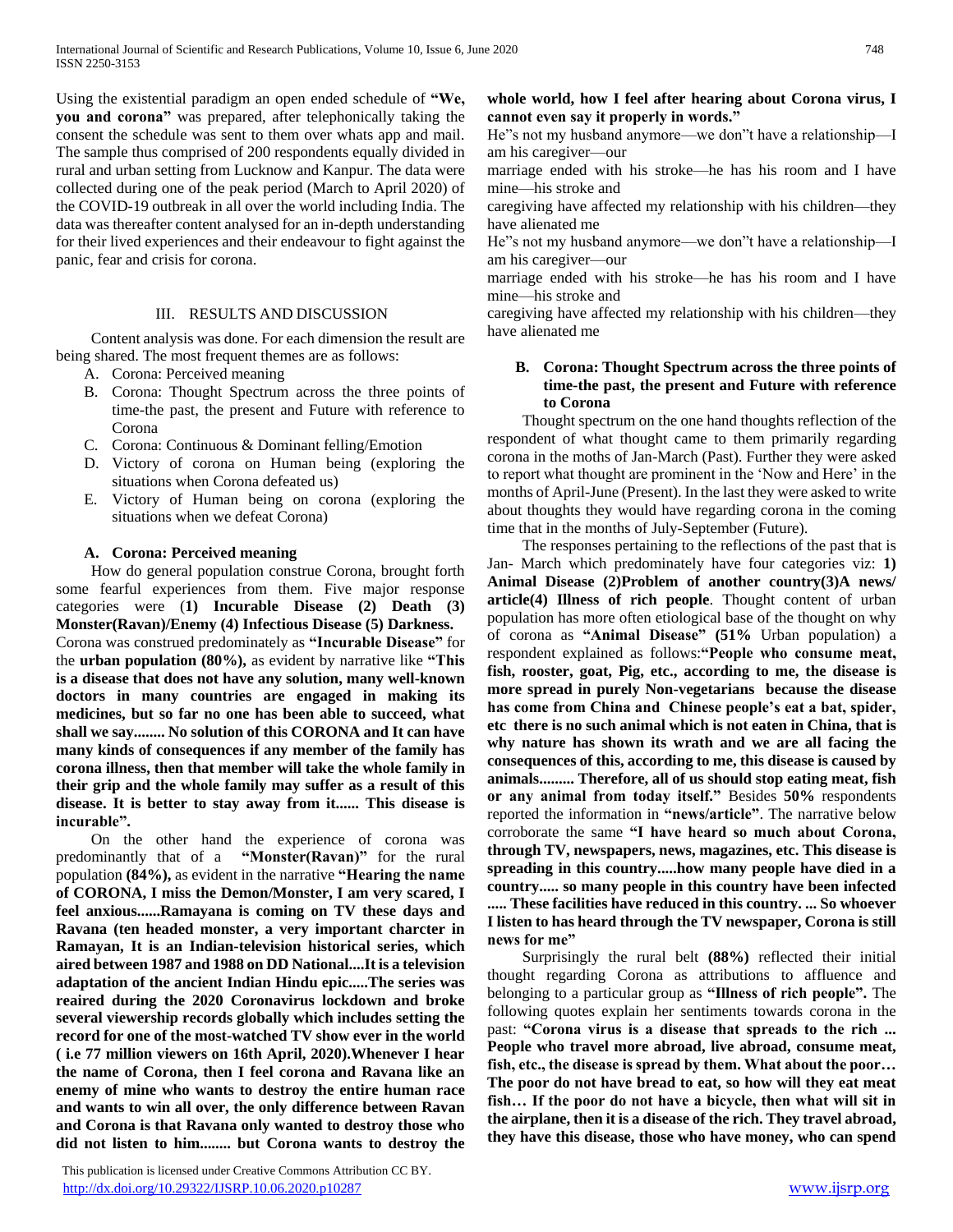**money in its treatment, they are getting…. According to this, this disease is also very sensible".**

 In the present frame of thoughts are more focused on the management of Corona as evident in the four major categories which emerge (**1) Social Distancing(2) Hand wash(3)Stay locked in the house(4) Problem with no solution**. Hence once again the urban population **(85%**) predominantly had thoughts pertaining to **"Social Distancing",** a major strategy for management. The narrative below highlights the feelings of the participants, who were echoed by their fear **"At Present Corona is my biggest fear…. To avoid this fear, we have to create social distance… I am trying to avoid thinking about Corona…........ Corona comes in my dreams too. Especially yesterday I dreamed that I am in the hospital …… so today social distance is the only protection from Corona. I saw, I think it would be a big part of my life"**.

 On the other hand, the mindset of the rural population **(90%)** shows a more negative picture reported the dominant thoughts as the **"Problem without any solution"** respondent elaborated as: **"What comes to mind is that life goes on as usual? You know that the outbreak of Corona started in March, but no medicine has been made yet, Even such powerful countries are unable to do anything...I believe it has no solution, life goes on simultaneously. We have to live with it .... We have to accept it".** 

 Finally, the last point of thought continuum that is the future (July-September) brings to forth three major categories are:(**1) Curable disease (2) Fear/ Anxiety(3)Stop going abroad**. 80% Urban population had a more positive mindset of conceiving Corona as a **"Curable Disease"** the following respondent narrative revealed how they perceived the Corona in Future **"In the future, the corona will be such a disease, which will be possible to cure, because if you look back, there have been many terrible diseases that were initially untreated ..... But later their medicines and injections came. …. Later on or after a few months, medicines and injections of corona disease will also come… .which will play an important role in saving mankind".** On the other hand their counterpart that is the rural respondents **(88%)** clearly make a decision that they will **"Stop going abroad".** Somewhere they still feels that the disease has being brought from outside the country and still create a barrier there they would be scared. The narrative reflected their experiences **"In the future, people will stop travelling abroad due to corona viruses, because people have associated corona with the country and abroad ... It has become thinking that anyone who goes to other countries will have a disease like Corona, Ebola. There will be a possibility. ...... People would be afraid to travel outside..... A few months ago, when people go to other countries and sit in airplanes, they would take their pictures, selfies and put them on Facebook. Everything is turned upside down. Nobody wants to tell anyone that if he has come from abroad, then in future the movement of people in other countries will be reduced...".**

# **C. Corona: Dominant feeling and emotion**

This dimension tapes the first feeling associated with Corona or with first spontaneous emotion aroused when they heard the word Corona. It brought forth voluminous data with content analysis leads to five exclusive responses categories viz: (**1) Negative feeling/Behaviour (2) Loss of someone & anxiety (3) Fear and anxiety (4) Injury pain (5) Personalized experience**. In the urban sample, there was an overwhelming feeling of "Fear and Anxiety" with verbatim: **"I feel very worried about Corona, very scared, the mind starts getting nervous, I don't understand what is happening, sometimes I feel like a mentally ill person ... ... I feel like screaming ... and sometimes it seems like I should not say anything to anyone, let alone ..... I have strange thoughts in my mind that make me afraid ......".**

 Their counterparts; the respondents from the rural belt also had an over pervasive response in terms of "Anxiety and Loss" amig tears (86%). The views of the respondents on this matter were important following narrative reflected their sentiments: **"I do not have to think about corona virus because I feel anxious about this disease all the time …… there is always a fear of losing close one…..whenever someone goes out of the house , Then there is a fear in the mind ........ strange thoughts start coming in the mind that now it will come back safely or not ......... the mind is very nervous When I look at the grocer, when I see a cleanser, it seems that it will remain alive or not, the thoughts and dreams of losing someone altogether haunt me day and night".**

 In such a turbulent state of mind. One is compelled to rethink to make choices to cope up. Hence, the last two dimension of the schedule taped the critical thinking and problem solving since of the respondents to facilitate them, to address the situations in terms of the win loose and loose win situations afresh.

#### **D. Victory of corona on Human being (exploring the situations when corona defeated the human)**

 First they were asked to explore and identify the situations when Corona would win over them. In other words they were being made to explore the weak point or grey areas where they were less prepared to handle the disease and subsequently felt more vulnerable. The content analysis brought forth five major responses for the loose win situations viz: (**1) Poor psychological well-being (2) Not taking necessary precautions (3) No interest in physical activity (4) Personalized Negative (5) Contact with medical professional, police, delivery boy.** Majority of the Urban respondents (78%) attributed the defeat to their "Poor psychological well-being" which is heartening with verbatim like: **"When we are afraid ...... sad ..... Anxious...frustrated…crying..... do not share our problems with family members…… and do not make any effort to be happy, then the corona virus wins……..All these things tell us that in future if we come in contact with someone who has corona, then we too will have hundred percent chances of being corona.".**

 On the other hand the respondents of the rural group predominantly reported on the concept with the caregiver or people in conscious with corona infected people **(82%)** reported victory of corona as **"Contact with medical professional, police,**